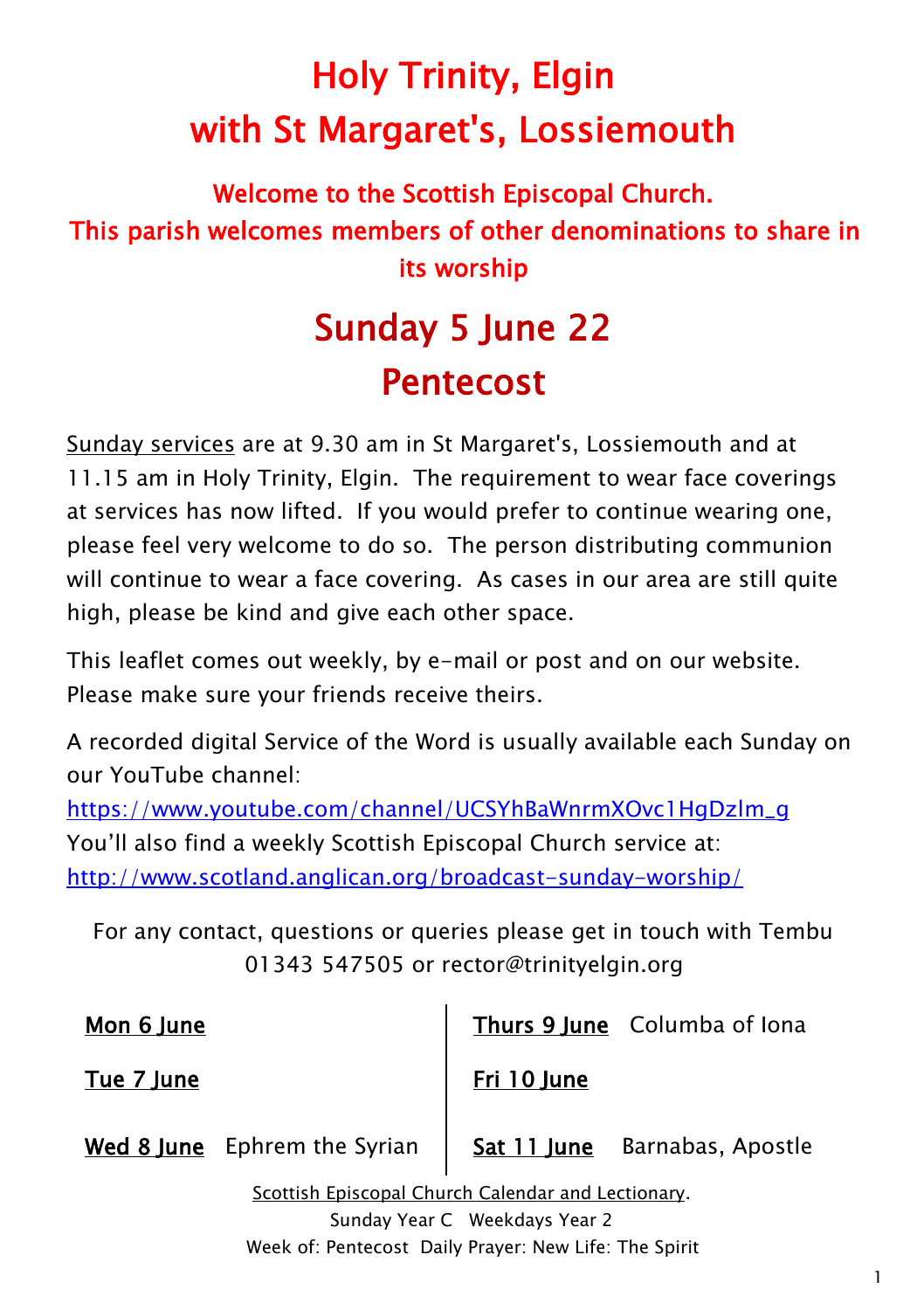#### Collect

O God, who on the day of Pentecost enlightened the hearts of your people by the fire of the Holy Spirit: give us wisdom and understanding, and lead us into all truth, that your Church may be kept in the unity of the Spirit and the bond of peace; through Jesus Christ, our Lord, who lives and reigns with you, in the unity of the same Spirit, one God, world without end.

#### First Reading Acts 2: 1 - 21

When the day of Pentecost had come, they were all together in one place. And suddenly from heaven there came a sound like the rush of a violent wind, and it filled the entire house where they were sitting. Divided tongues, as of fire, appeared among them, and a tongue rested on each of them. All of them were filled with the Holy Spirit and began to speak in other languages, as the Spirit gave them ability. Now there were devout Jews from every nation under heaven living in Jerusalem. And at this sound the crowd gathered and was bewildered, because each one heard them speaking in their native language. Amazed and astonished, they asked, 'Are not all these who are speaking Galileans? And how is it that we hear, each of us, in our own native language? Parthians, Medes, Elamites, and residents of Mesopotamia, Judea and Cappadocia, Pontus and Asia, Phrygia and Pamphylia, Egypt and the parts of Libya belonging to Cyrene, and visitors from Rome, both Jews and proselytes, Cretans and Arabs – in our own languages we hear them speaking about God's deeds of power.' All were amazed and perplexed, saying to one another, 'What does this mean?' But others sneered and said, 'They are filled with new wine.' But Peter, standing with the eleven, raised his voice and addressed them, 'Men of Judea and all who live in Jerusalem, let this be known to you, and listen to what I say. Indeed, these are not drunk, as you suppose, for it is only nine o'clock in the morning. No, this is what was spoken through the prophet Joel: "In the last days it will be, God declares, that I will pour out my Spirit upon all flesh, and your sons and your daughters shall prophesy, and your young men shall see visions, and your old men shall dream dreams. Even upon my slaves, both men and women, in those days I will pour out my Spirit; and they shall prophesy. And I will show portents in the heaven above and signs on the earth below, blood, and fire, and smoky mist. The sun shall be turned to darkness and the moon to blood, before the coming of the Lord's great and glorious day. Then everyone who calls on the name of the Lord shall be saved."'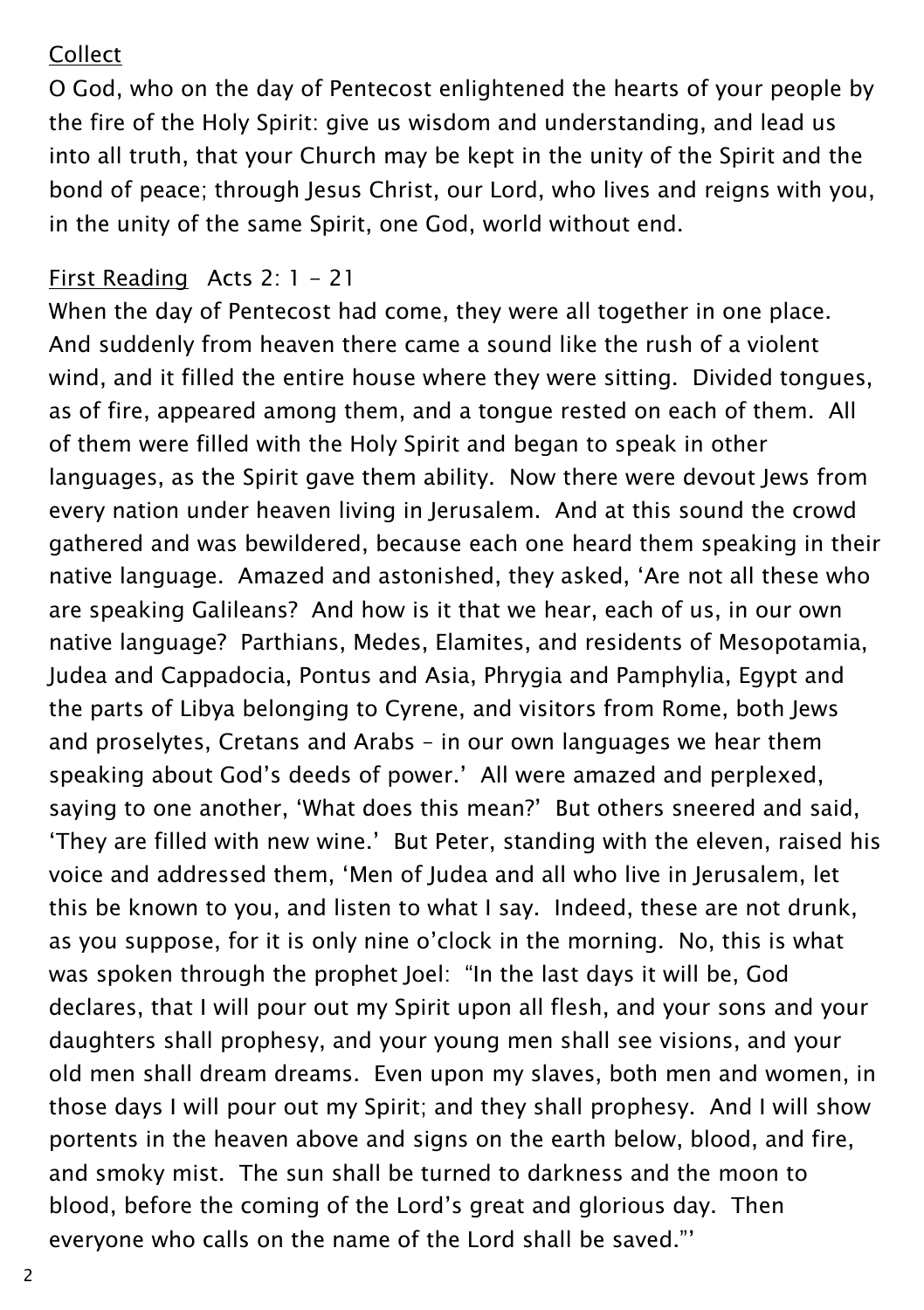Psalm 104: 25 – 35, 37 Response Send forth your Spirit, O Lord, and renew the face of the earth.

O Lord, how manifold are your works! in wisdom you have made them all; the earth is full of your creatures. R

Yonder is the great and wide sea with its living things too many to number, creatures both small and great. There move the ships, and there is that Leviathan, which you have made for the sport of it. R

All of them look to you to give them their food in due season. You give it to them, they gather it; you open your hand and they are filled with good things. You hide your face and they are terrified; you take away their breath and they die and return to their dust. R

You send forth your Spirit and they are created; and so you renew the face of the earth. May the glory of the Lord endure for ever; may the Lord rejoice in all his works. He looks at the earth and it trembles; he touches the mountains and they smoke. R

I will sing to the Lord as long as I live; I will praise my God while I have my being. May these words of mine please him; I will rejoice in the Lord. Bless the Lord, O my soul, Alleluia! R

#### Second Reading Romans 8: 14 - 17

All who are led by the Spirit of God are children of God. For you did not receive a spirit of slavery to fall back into fear, but you have received a spirit of adoption. When we cry, 'Abba! Father!' it is that very Spirit bearing witness with our spirit that we are children of God, and if children, then heirs, heirs of God and joint heirs with Christ – if, in fact, we suffer with him so that we may also be glorified with him.

#### $GOSPEL$   $\qquad$   $\qquad$   $\qquad$   $\qquad$   $\qquad$   $\qquad$   $\qquad$   $\qquad$   $\qquad$   $\qquad$   $\qquad$   $\qquad$   $\qquad$   $\qquad$   $\qquad$   $\qquad$   $\qquad$   $\qquad$   $\qquad$   $\qquad$   $\qquad$   $\qquad$   $\qquad$   $\qquad$   $\qquad$   $\qquad$   $\qquad$   $\qquad$   $\qquad$   $\qquad$   $\qquad$   $\qquad$   $\qquad$   $\qquad$   $\qquad$   $\qquad$

Philip said to Jesus, 'Lord, show us the Father, and we will be satisfied.' Jesus said to him, 'Have I been with you all this time, Philip, and you still do not know me? Whoever has seen me has seen the Father. How can you say, "Show us the Father"? Do you not believe that I am in the Father and the Father is in me? The words that I say to you I do not speak on my own; but the Father who dwells in me does his works. Believe me that I am in the Father and the Father is in me; but if you do not, then believe me because of the works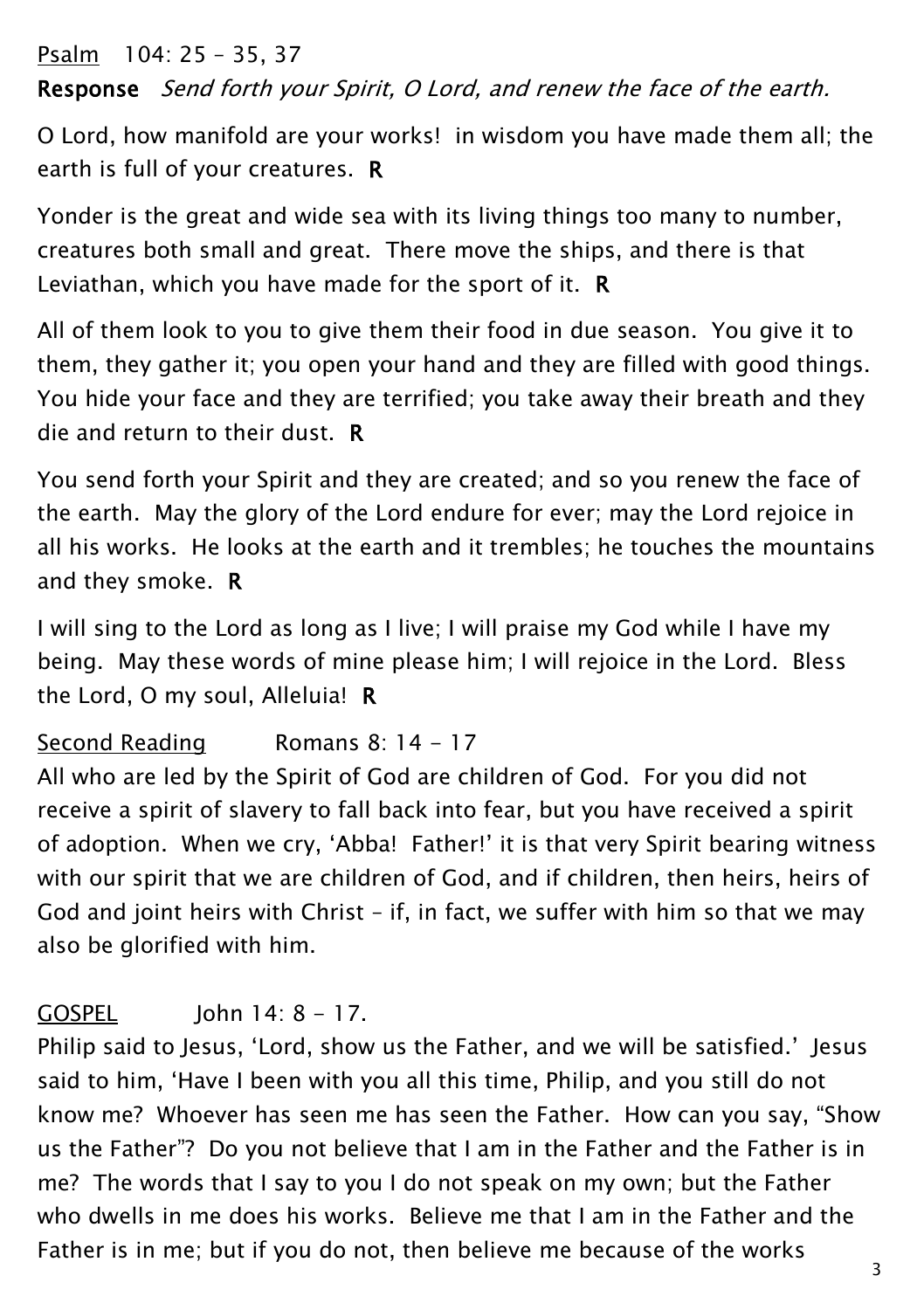themselves. Very truly, I tell you, the one who believes in me will also do the works that I do and, in fact, will do greater works than these, because I am going to the Father. I will do whatever you ask in my name, so that the Father may be glorified in the Son. If in my name you ask me for anything, I will do it. If you love me, you will keep my commandments. And I will ask the Father, and he will give you another Advocate, to be with you for ever. This is the Spirit of truth, whom the world cannot receive, because it neither sees him nor knows him. You know him, because he abides with you, and he will be in you.

#### Reflection

Have you seen any Happy Pentecost cards in the shops? The Day of Pentecost seems to be the only major Christian festival that hasn't been taken over by the commercial world. I looked for some Pentecost cards but I couldn't find any. The altar today will be dressed in red. Red to symbolise the fire and energy of the Holy Spirit, given to the apostles at Pentecost. The rest of the world doesn't pay much attention, but Pentecost is a big deal for the church…it is a hugely important festival because it marks the beginning, the birth of the church.

In our reading from the Book of Acts, we heard that after Jesus's ascension into heaven, the disciples were huddled together in a house in Jerusalem. They were apprehensive about what might happen next and unsure about what they should do. Then suddenly they saw what looked like tongues of fire, which seemed to be resting on their heads. And they heard a noise from the sky that sounded like a strong wind blowing. For them this was an unmistakeable message from God. And this was also quite clear for the hundreds of others outside the house who were milling around getting ready for the Jewish celebration of Pentecost. They were all filled with the Holy Spirit and began to talk in other languages, as the Spirit enabled them to speak.

And what was this message from God? That God was enabling and empowering them through his gift of the Holy Spirit. No wonder they were so high that people thought they must be drunk. The message was loud and clear, and they all knew that they had heard God's voice. If we listen to the message of Pentecost carefully, we can see that one of the things that the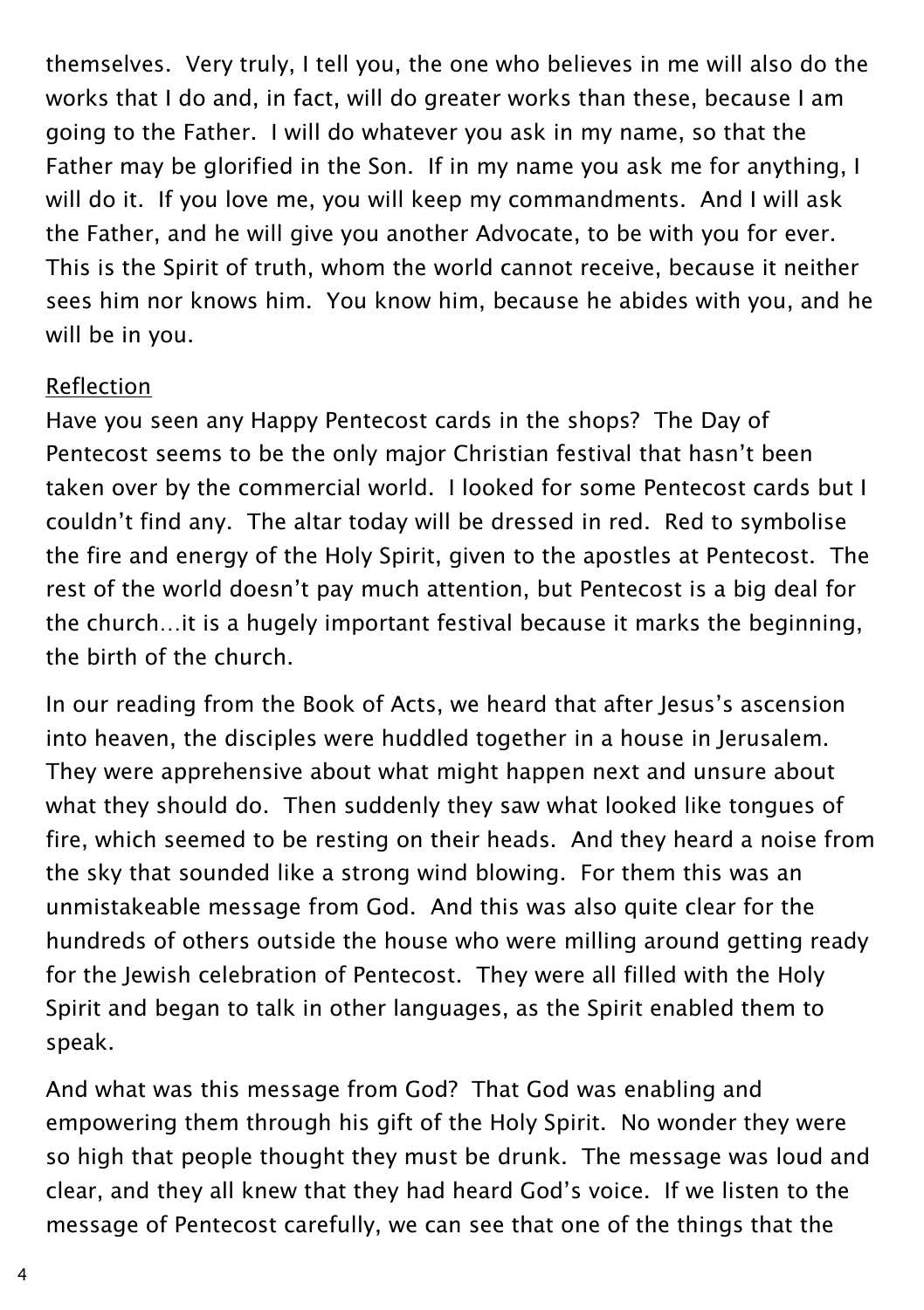Holy Spirit can help us do is to move from an inward spirituality to an outward-looking one. The apostles, filled with the Holy Spirit, set off to spread the good news to the rest of the world. Strengthened inwardly, they moved outwards to share in God's mission in the world. It's quite easy for faith to become a private possession which is only to do with me and my inner life. But if that's all faith is, it becomes inward-looking and selfcentred. If you read on in the Book of Acts you'll see how the coming of the Holy Spirit created a new community. The church had been born. And the church, showed its faith in compassion and care, in practical service and help, in sacrifice and commitment to others.

This is still the loud and clear message of Pentecost: We are being sent out to do what Jesus did, and each one of us is empowered by the Holy Spirit to continue his ministry. Every single one of us. This is what we are sent to do. This is why Christ founded the church. This is why the Spirit came with fire and wind to the disciples at Pentecost. This is why the Spirit rested on us at our baptism. This is why the Spirit moves among us today.

The same Spirit that John tells us Jesus breathed on his disciples. The same Spirit that roared like fire in the story from Acts, and blew like a mighty wind. The same Spirit who is within us now to guide and strengthen us…….. on this the Day of Pentecost and every day.

Happy Pentecost!

Intercessions (The Youth)

Our Father who art in heaven hallowed be thy name

Que ton règne vienne, Que ta volonté soit faite sur la terre comme au ciel.

# दिनभरिको रोटी आज हामीलाई दिनुहोस्

Und vergib uns unsere Schuld, wie auch wir vergeben unsern Schuldigern Et ne nos inducas in tentationem, sed libera nos a malo. for thine is the Kingdom, the Power and the Glory for ever and ever. Amen.

### Holy Spirit bless your people

Today on the Church's birthday, we remember the church's people: the priests, the choir, the organists, the tea and coffee people, the welcomers, and all who make up our church.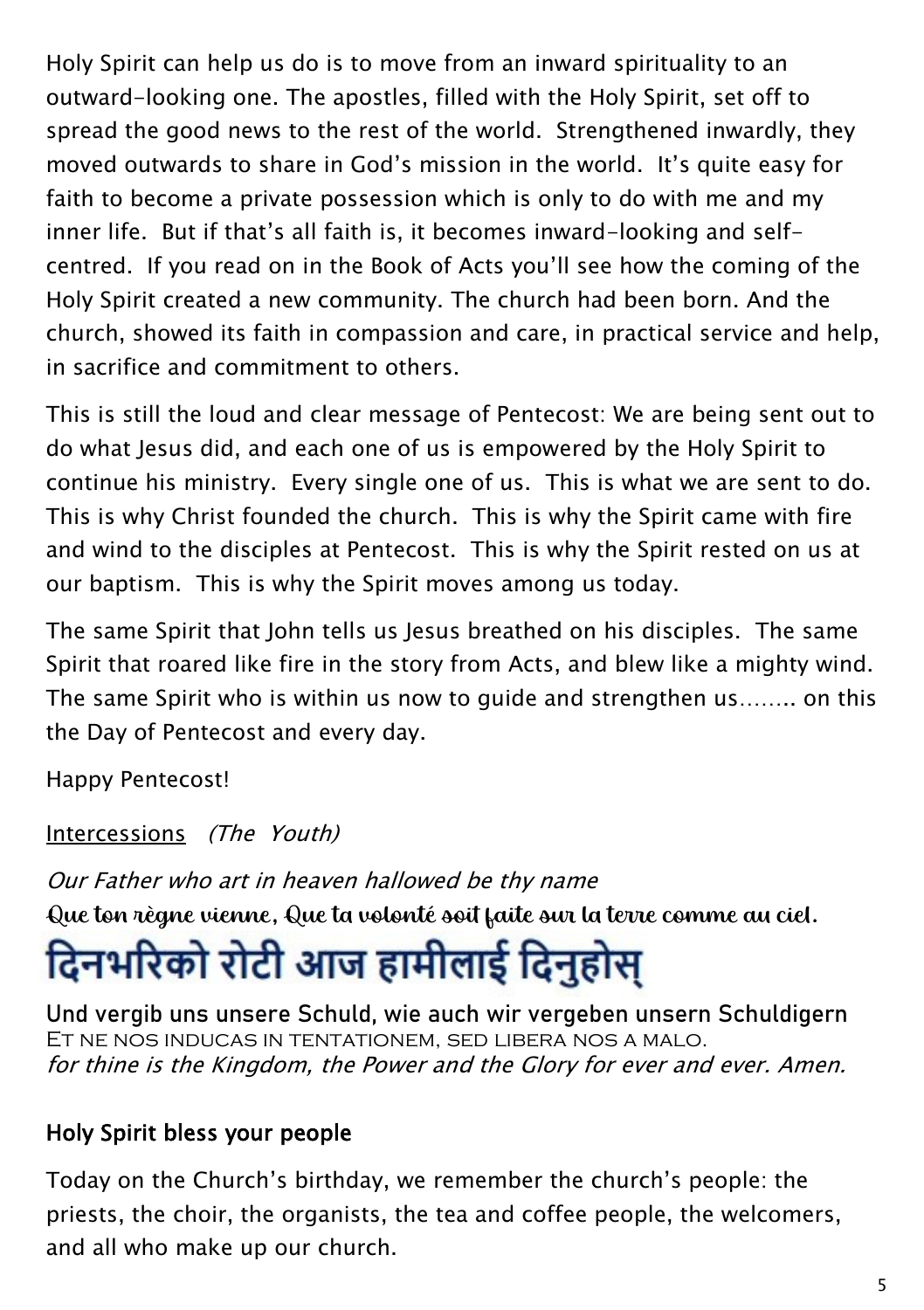#### Holy Spirit bless your people

We pray for the people in Ukraine, for those whose lives have been affected by the war

#### Holy Spirit bless your people

We pray for all who are ill, that they know that God loves them. Help them to feel better.

#### Holy Spirit bless your people

We pray for the Queen, thankful for the 70 years she has served us as our monarch

#### Holy Spirit bless your people

We pray for the people that help us: fundraisers, volunteers, doctors and nurses, emergency services. Inspire them in their service. Amen

Please pray for: Andy Roberson, Ian and Ann Bartholomew, and Carol Wetherell.

Brew and blether after the service - in HT small hall or at the back of St M Many thanks to our servers. New volunteers welcome.

Choir the practice this coming week will, for this week only, be on Tuesday 7th June at 5pm, as Tembu is heading down to General Synod on the Wednesday.

| Readings for next Sunday 12 June 22 Trinity Sunday |                |
|----------------------------------------------------|----------------|
| Proverbs 8: $1-4.22-31$                            | Psalm 8        |
| Romans 5: $1-5$                                    | -lohn 16:12-15 |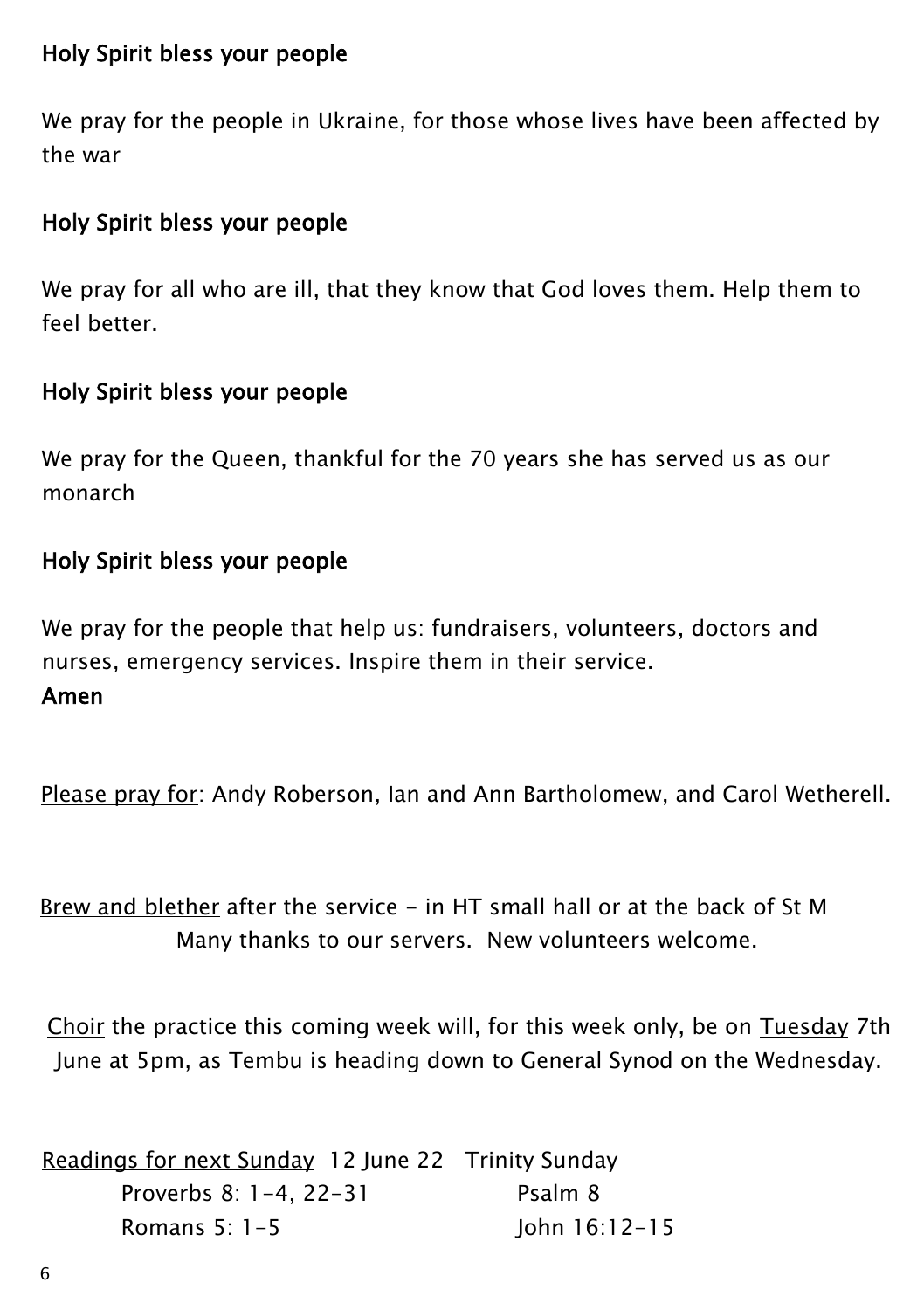#### Activities and Future Events [www.trinityelgin.org](file:///C:/Users/pc/Documents/Church/Pew%20leaflet/www.trinityelgin.org)

#### Baptisms, weddings and funerals – please contact 01343 547505. Tembu's normal days off are Friday and Saturday.

The Youth Fellowship If you are S1-S6 and would like to join us please get in touch with Tembu at [rector@trinityelgin.org](mailto:rector@trinityelgin.org)  Choir practice in church, Wed 5 pm. New singers welcome. Mothers' Union 3rd Wed of the month, 2 pm in HT hall Men's group Open to all. Monthly outings. Contact Graham 830250 HT Gardeners 2nd Tue of month (not winter) at back. Front - any time. Prayer group Contact Jenny (07950 830017)

Youth Fellowship Please contact Tembu for info on weekly Tuesday meetings.

Men's Group and Mother's Union. Joint visit to the Walled Garden and Gordon Chapel, Fochabers. Thursday, June 16th.

From 2.00 pm at the Walled Garden—Special rates to visit garden: Over 60 £4.00 each, under 60 £6.00, pay when you order your tea. Tea in the Café – buy your own

4.00 pm Gordon Chapel, Fochabers—Talk by Professor Peter Reid who has written the guide to the chapel and is an expert on Gordon Castle. The chapel has beautiful stained-glass windows by Edward Burne-Jones. Compline led by Rev. Michael Last, Priest in charge.

Please let Graham (01343 830250) or Lynne (01343 835861) know if you are coming by Monday 13th.

9th June St Margaret's Spring Clean, 10am onwards If you are able, come along and help on Thurs 9 Jun from 10 pm.

#### Volunteers for Flower Rota in Holy Trinity

Helpers are urgently needed to keep the flowers in church fresh and inspiring! If you feel you could help please put your name on the flower rota list, which is on the notice board at the back of church. If help is needed please speak to Glenda.